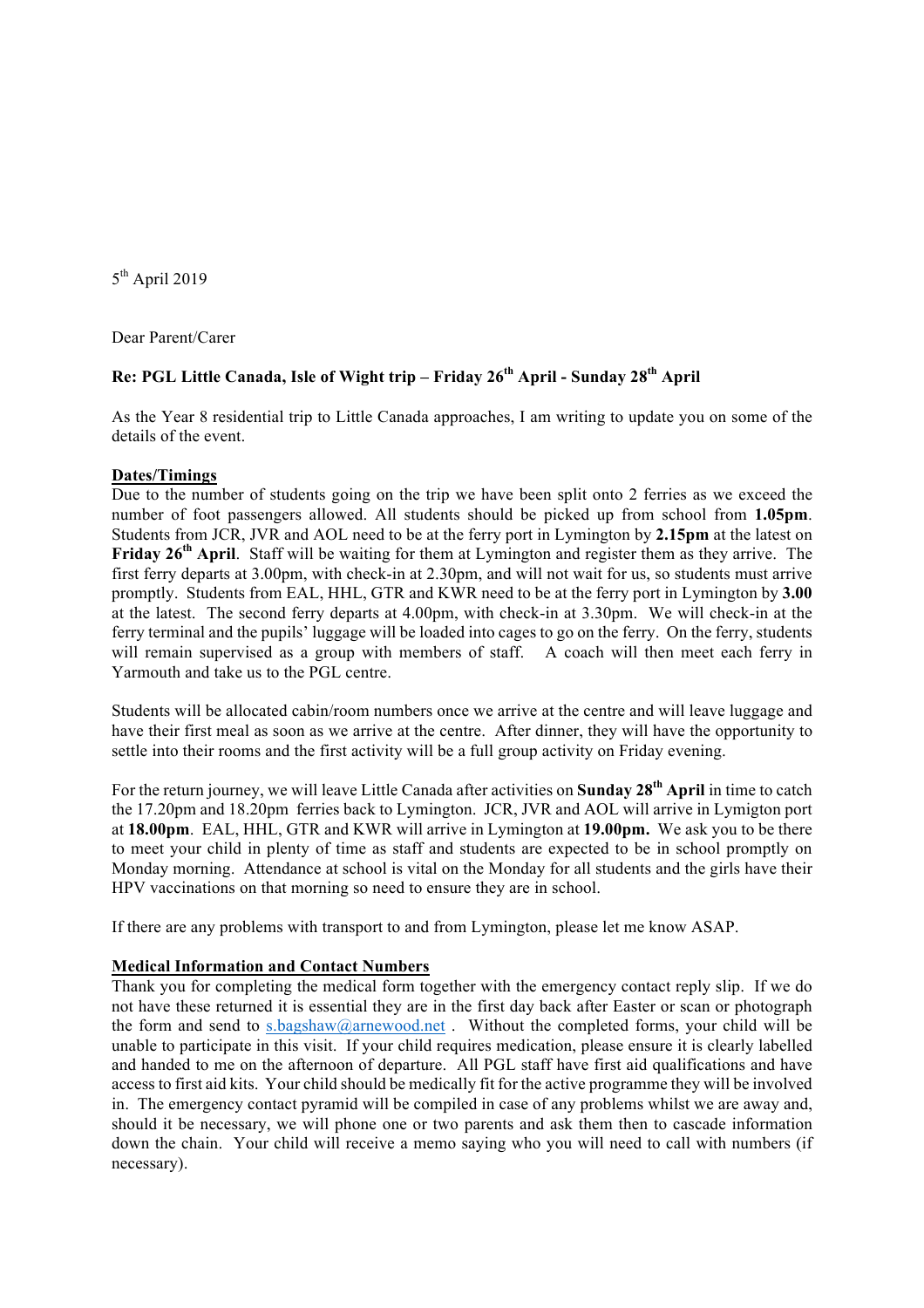#### **Dietary Information**

Please ensure that you have indicated any special dietary requirements for your child on the medical form (e.g vegetarian, vegan or any dietary allergies). Special diets can be catered for by PGL if information is provided in advance.

## **Kit**

Please find attached a suggested kit list for the trip. Water bottle, a hat, warm clothing and sensible footwear are **essential items**, as are a **sleeping bag and pillow**. Students will need to bring one case/bag only as they will have to carry their luggage from the ferry to the coach and from the coach to their rooms.

### **Valuables**

Students will be engaged in activities during the days and evenings. Therefore, they should not bring phones, iPods, tablets, portable games consoles or MP3 players on the trip as they are unnecessary. Neither PGL nor the school can take any responsibility for valuables whilst we are away (this would include expensive jewellery). Any phones brought will be collected in and stored in the PGL safe during the weekend.

## **Spending money**

There is a small tuck/gift shop on site at PGL which students will be able to use if they wish, but they do not need to bring any money. If they choose to do so, we would advise that they bring no more than £10.

### **Emergency Contact Number**

Staff will have access to a landline and mobile phones during the course of the trip. In the event of an emergency, please contact:

The Arnewood School Group Leader (Mr Byles) – tel: **07960 215719 / 07508 859249**

Yours faithfully

**Mr Mike Byles Head of Year 8**

REC18/19Trips